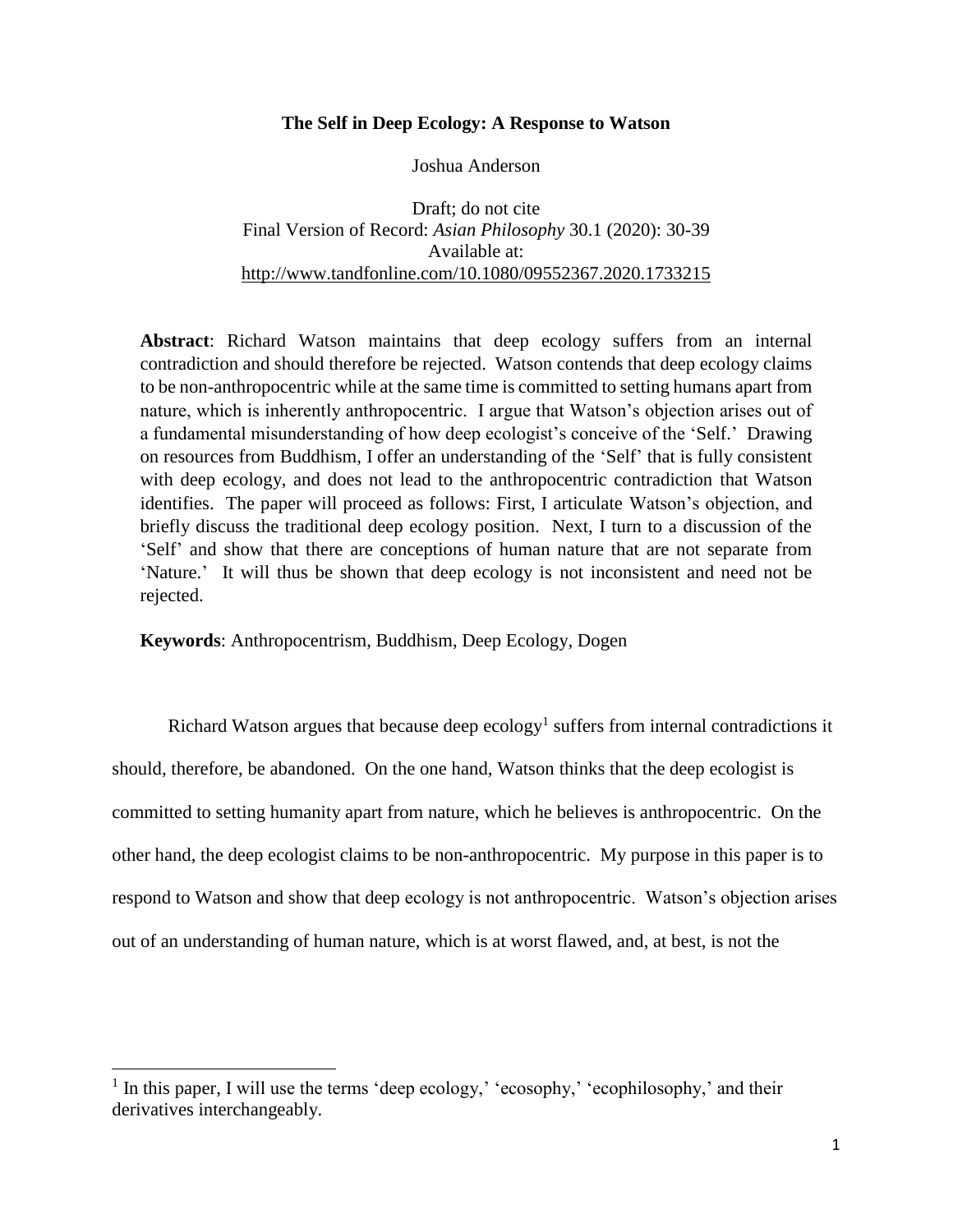position of the deep ecologist. Therefore, his objection is not sound, and deep ecology does not have to be abandoned.

In this paper, I will first articulate Watson's objection. Then I will briefly discuss the traditional deep ecologist position. After that, I turn to a discussion of the self – i.e., the notion of the self in deep ecology – that will show that human nature is not separate from 'Nature.' By examining the notion of 'self' it will be shown that deep ecology is not anthropocentric and Watson's objection fails. My purpose in this paper is not to lay out a specific environmental ethic; it is merely to show that deep ecology does not suffer from internal contradictions.

# **1. Watson's objection**

In 'A Critique of Anti-Anthropocentric Biocentrism,' Watson claims that deep ecology, which conceives of itself as paradigmatically anti-anthropocentric, '[suffer] from serious internal contradictions. [Watson thinks] they are so serious that the position must be abandoned' (Watson, 1983, p. 251). Both Watson and deep ecologists – e.g., Naess and Sessions – agree that humans are part of nature. Yet, according to Watson 'the entire tone of the [deep ecology] position … is to set man apart from nature and above all other living species' (pp. 251-252).

Watson goes on to say that

[t]he posing of man against nature in any way is anthropocentric… Human ways – human culture – and human actions are as natural as are the ways in which other species of animals behave. But if we view the state of nature or Nature as being natural, undisturbed, and unperturbed only when human beings are *not* present, or only when human beings are curbing their natural behavior, then we are assuming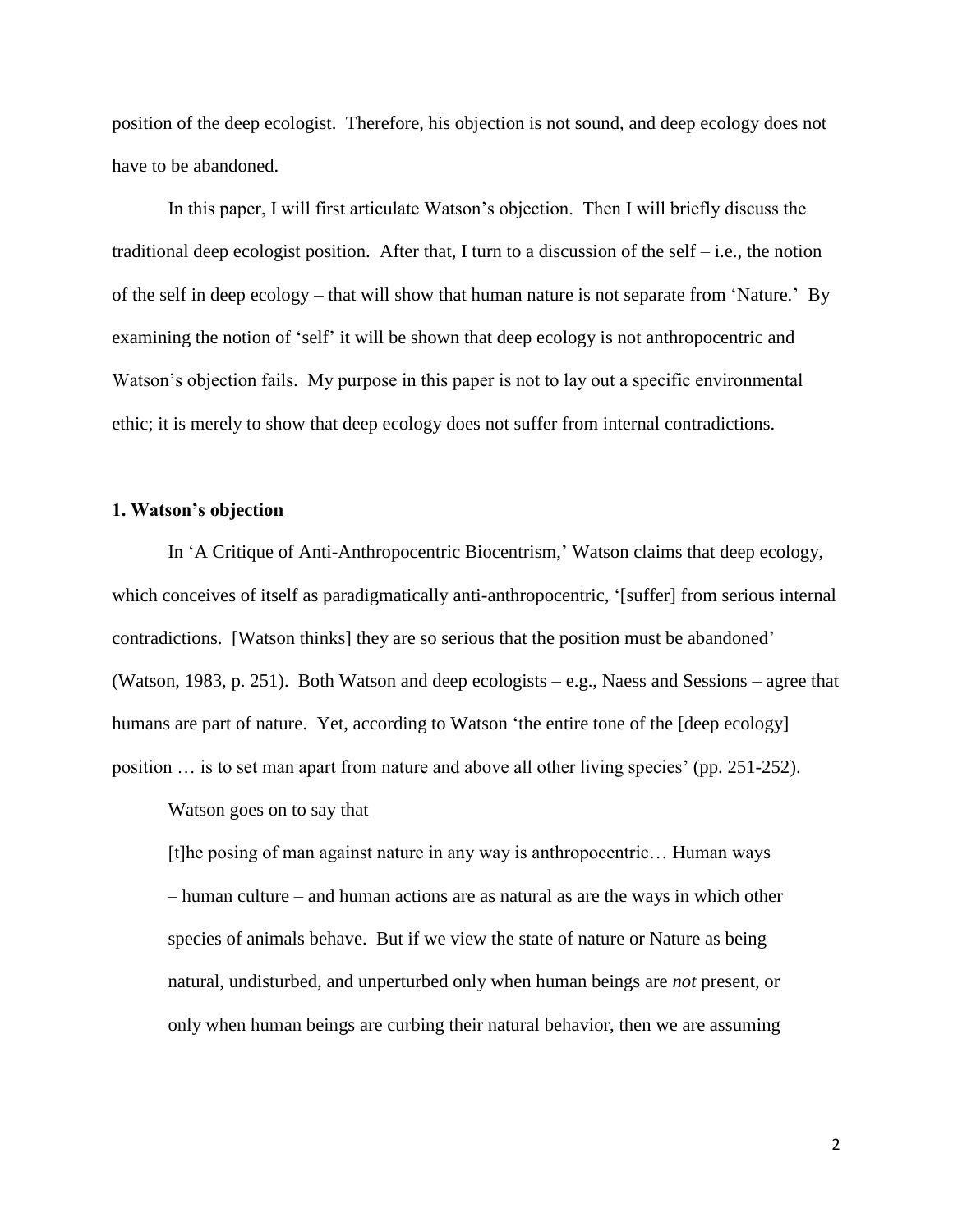that human beings are apart from, separate from, different from, removed from or above nature (p. 252)

The idea is that to be truly anti-anthropocentric, one must accept that hydrogen bombs are as natural as the work of any other animal or plant.

Especially with the impact we see from climate change, it is hard to deny that 'civilized man wreaks … havoc on the environment' (p. 252). Watson maintains that the only justification for curbing human's 'natural' tendencies of havoc wrecking is anthropocentric prudence.

Watson believes that human nature 'has been to propagate and thrive at the expense of many other species and to the disruption – or, neutrally, to the change – of the planet's ecology'  $(p. 253)$ . Watson claims that anti-anthropocentrism – i.e., deep ecology – is committed to the following view:

Human beings do alter things. They cause the extinction of many species, and they change the earth's ecology. This is what humans do. *This is their destiny*. … The human species should be allowed – if any species can be said to have a right – to live out its evolutionary potential, or its own destruction if that is the end result. It is nature's way (p. 253).<sup>2</sup>

Here is where Watson finds the internal inconsistency in deep ecology. He believes deep ecology, at once, wants to prevent human destruction of the environment, and being antianthropocentric, deep ecology is committed to a 'hands off' to humanity approach – humans can do whatever they want.

# **2. Some points of clarification**

 $\overline{\phantom{a}}$ 

<sup>2</sup> Italics mine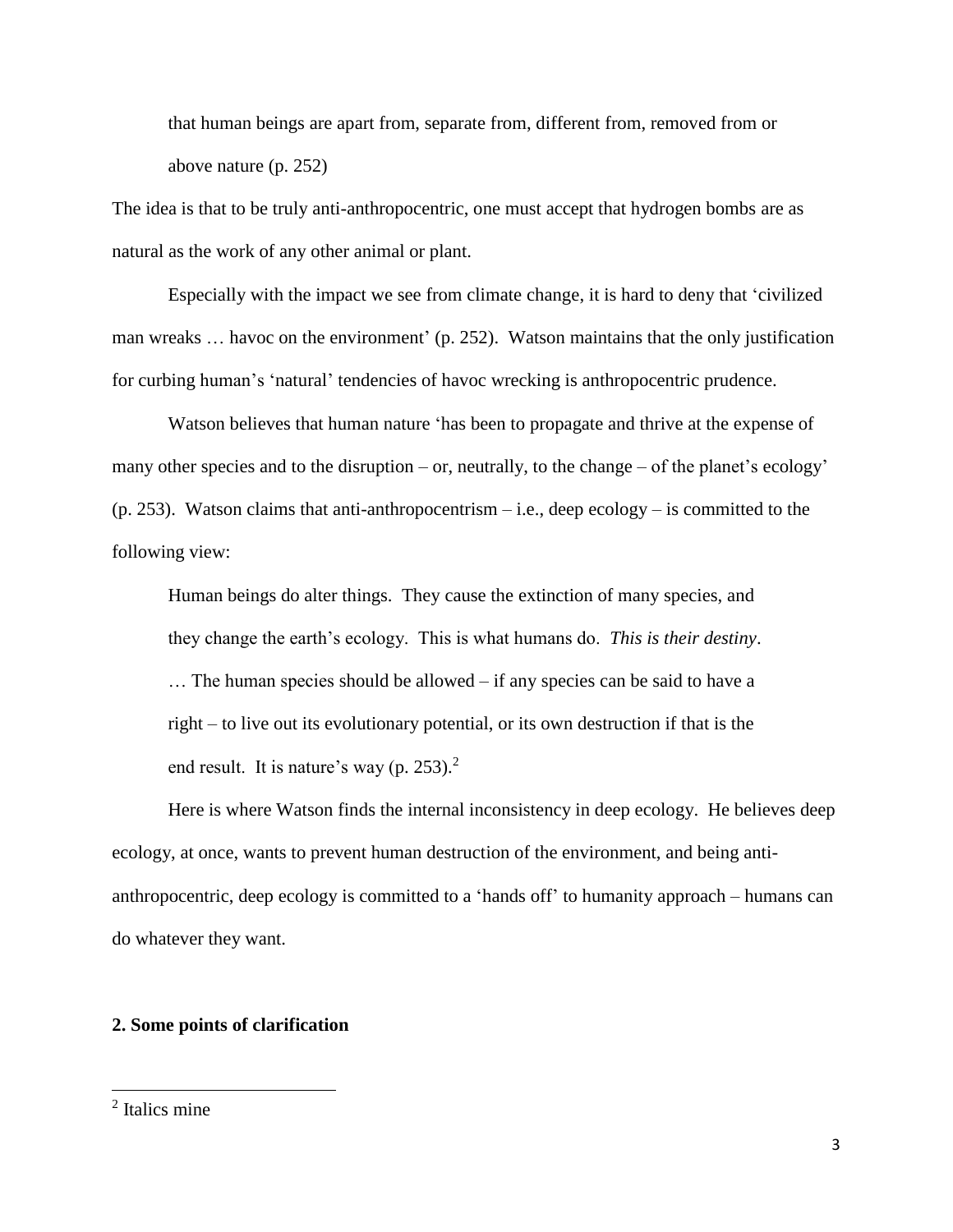Before continuing, I believe it is necessary to clarify a couple of points. The first point relates to the notion of 'anthropocentric.' The second point has to do with what is meant by 'natural'. By clarifying these two concepts, it will make the critique of Watson's objection, and my response to it, clearer.

'Anthropocentric' can be construed in a number of different ways. Most crudely, anthropocentricism can be understood as the idea that all that matters are humans. Another way 'anthropocentric' can be understood is that all value is derivative of human values. A third way is the way that Watson seems to use the term. Watson claims that '[t]he posing of man against nature in any way is anthropocentric' (p. 252). Since Watson's objection is based on understanding anthropocentric in that way, I will be using his understanding for the purpose of this paper.

As to 'Natural,' Watson is using it in a very strict sense. Watson believes that human nature is natural because anything humans do cannot violate the laws of nature. Natural understood as not violating the laws of nature is what Holmes Rolston calls 'following nature in the absolute sense' (Rolston, 1988, p. 33). However, one can understand human nature as natural in an artificial sense: 'Humans alter the course of spontaneous nature' (p. 34). Both Watson and the deep ecologist believe that natural in the artificial sense is what is problematic.

Curbing the human destruction of the environment is the goal of both Watson and the deep ecologist. However, how that is to be done is where Watson and the deep ecologist diverge. Watson believes that anthropocentric prudence pushes one toward following nature in a relative, or artificial, sense. 'All landscaping is artificial; on the other hand no landscaping violates the laws of nature. Some landscaping which blends with natural contours and uses native flora or introduce[s] plants compatible with it, is considered more natural' (p. 35).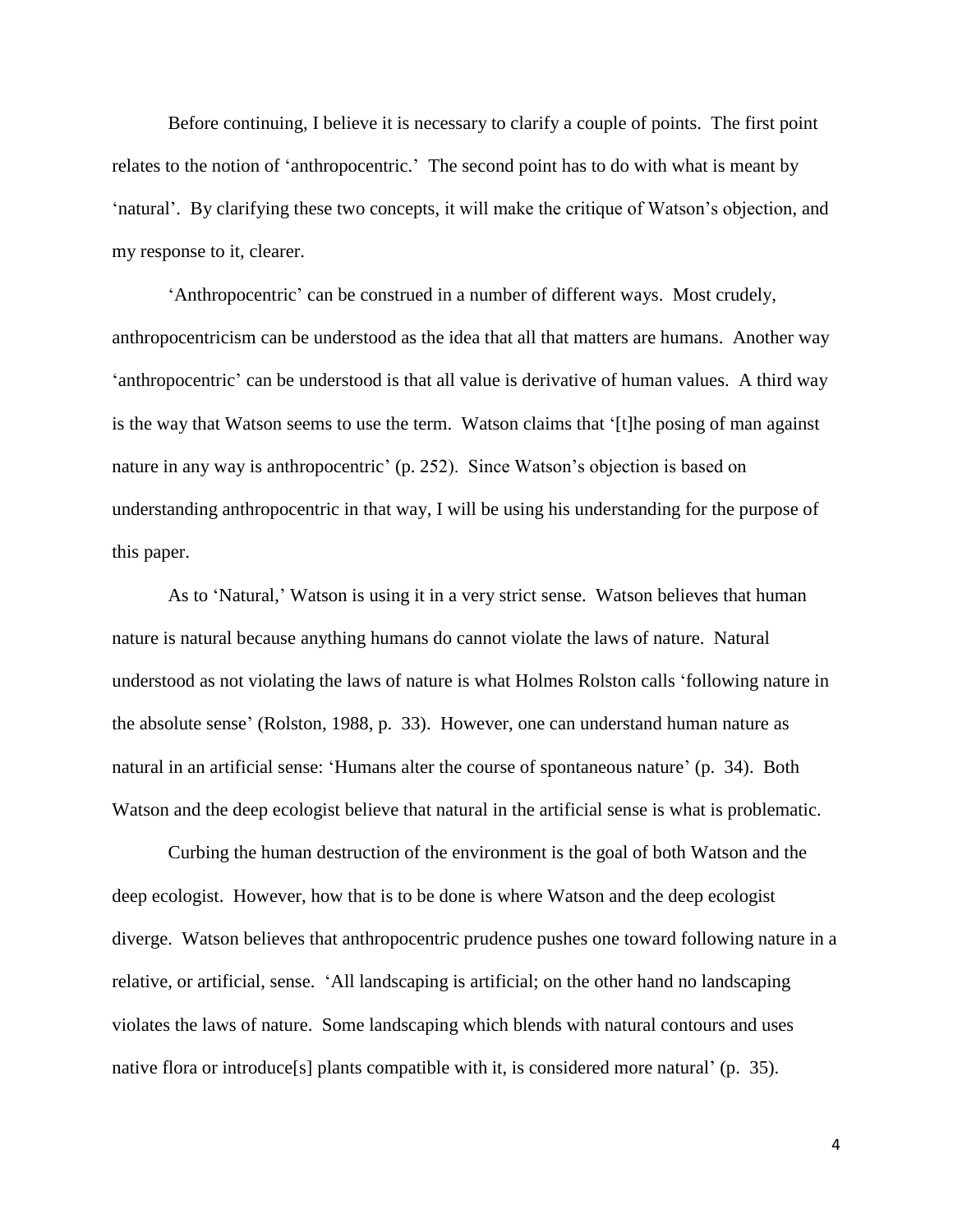I contend that human nature for the deep ecologist may fit under any of these definitions of natural. However, a more Buddhist view of the self makes possible a deep ecological understanding of 'human nature' that avoids the contradiction that Watson believes is inherent in deep ecology.

## **3. Deep ecology – abridged**

Bill Devall and George Sessions, in 'Deep Ecology,' set forth eight basic principles of deep ecology.

1. The well-being and flourishing of human and nonhuman Life on Earth have value in themselves (synonymous: intrinsic value, inherent value). These values are independent of the usefulness of the nonhuman world for human purposes. 2. Richness and diversity of life forms contribute to the realization of these values and are also values in themselves.

3. Humans have no right to reduce this richness and diversity except to satisfy *vital* needs.

4. The flourishing of human life and cultures is compatible with a substantial decrease of the human population. The flourishing of nonhuman life requires such a decrease.

5. Present human interference with the nonhuman world is excessive, and the situation is rapidly worsening.

6. Policies must therefore be changed. These policies affect basic economic, technological, and ideological structures. The resulting state of affairs will be deeply different from the present.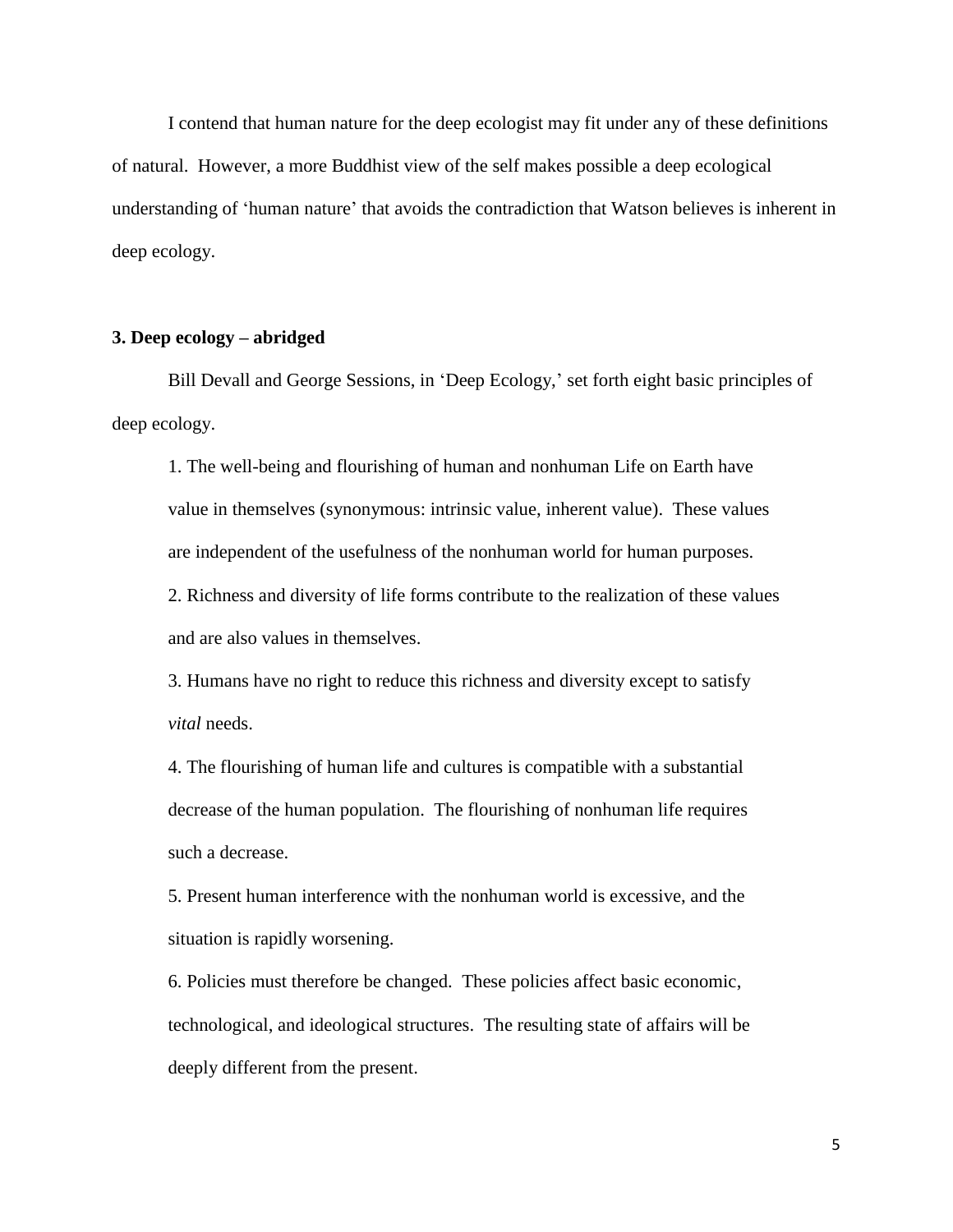7. The ideological change is mainly that of appreciating *life quality* (dwelling in situations of inherent value) rather than adhering to an increasingly higher standard of living. There will be a profound awareness of the difference between big and great.

8. Those who subscribe to the foregoing points have an obligation directly or indirectly to try to implement the necessary changes (Devall & Sessions, 1985, p. 70).

It seems to me that too much focus has been placed on the 'formal principles' of deep ecology and that opens up deep ecology to Watson's objections. However, the crux of deep ecology involves what Arne Naess calls self-realization. In fact, Deane Curtin states that 'deep ecologists contend that the most urgent task of the ecophilosophy is the articulation of a new understanding of the self' (Curtin 1994, p. 195).

First, however, it may be instructive to more clearly define 'ecosophy.' *Eco*- refers to the fact that one is dealing with ecology and the environment. 'The ending -*sophy* stresses that what we modestly try to realize is wisdom rather than science or information. A philosophy, as articulated wisdom, has to be a synthesis of theory and practice' (Naess, 1998, p. 137). Thus, ecosophy, or deep ecology, is ecological, or environmental, wisdom. As such, ecosophy seeks to be a synthesis of theory and practice.

Keeping in mind this ecosophic synthesis of theory and practice, I now turn to a discussion of self-realization. Naess claims that '[s]elf-realization in its absolute maximum is the mature experience of oneness in diversity' (p. 139). Naess' statement here highlights the theory side of ecosophy/deep ecology. As to the practice side, Naess maintains that there is a process by which one can widen identification and narrow alienation. According to Naess, the self – or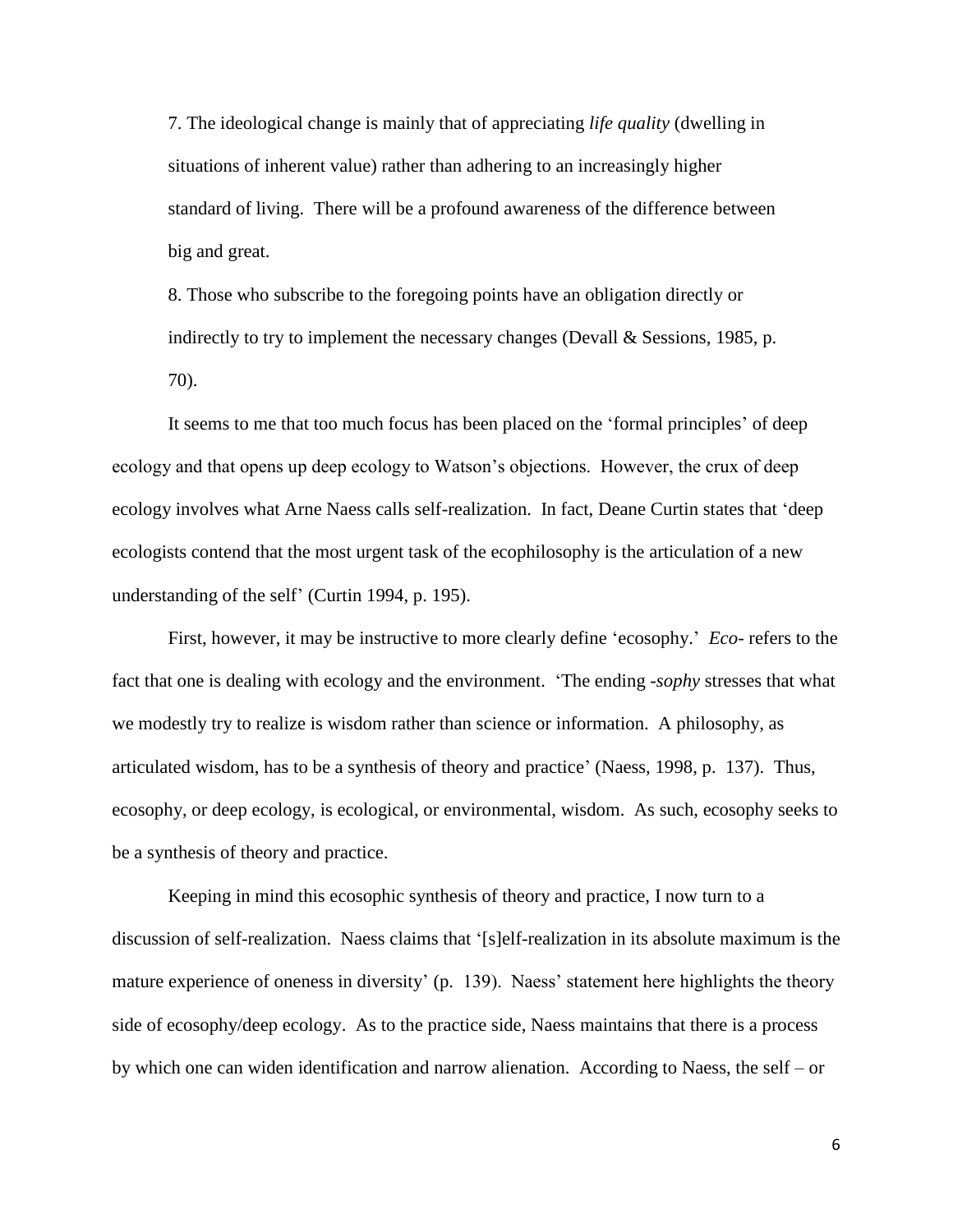rather, Self – is simply that with which one identifies. This '[i]dentification is a spontaneous non-rational, but not irrational, process through which *the interest or interests of another being are reacted to as our own interest or interests*' (p. 139). Another way of thinking about selfrealization is that, as Devall and Sessions state, 'we cease to understand or see ourselves as isolated and narrow competing egos and begin to identify with other humans from our family and friends to, eventually, our species' (Devall & Sessions, 1985, p. 67) and ultimately to the whole of nature.

### **4. Laying the groundwork and going deeper**

To answer Watson's anthropocentric objection, one must realize that at the end of the day the formal principles of deep ecology are secondary. As was mentioned above, 'the most urgent task of ecophilosophy is the articulation of a new understanding of the self' (Curtin, 1994, p. 195). While developing a new understanding of any concept or idea has value in itself, there is a more fundamental motivation for the deep ecologist.

The autonomous mental substance of Descartes, which still permeates Western thinking, is alienated from nature. This conception encourages environmental degradation since damage to nature does not directly affect an immaterial self. Naess therefore advocates that the narrow, Cartesian self must be expanded to include identification with the whole of nature – nature as Self – thus, eliminating alienation, and with it the deep causes of our mistreatment of the environment (p. 195).

So, environmental degradation is bad, and most people would certainly agree that it is. But, the reason humans mistreat the environment, at least according to deep ecology, is due to a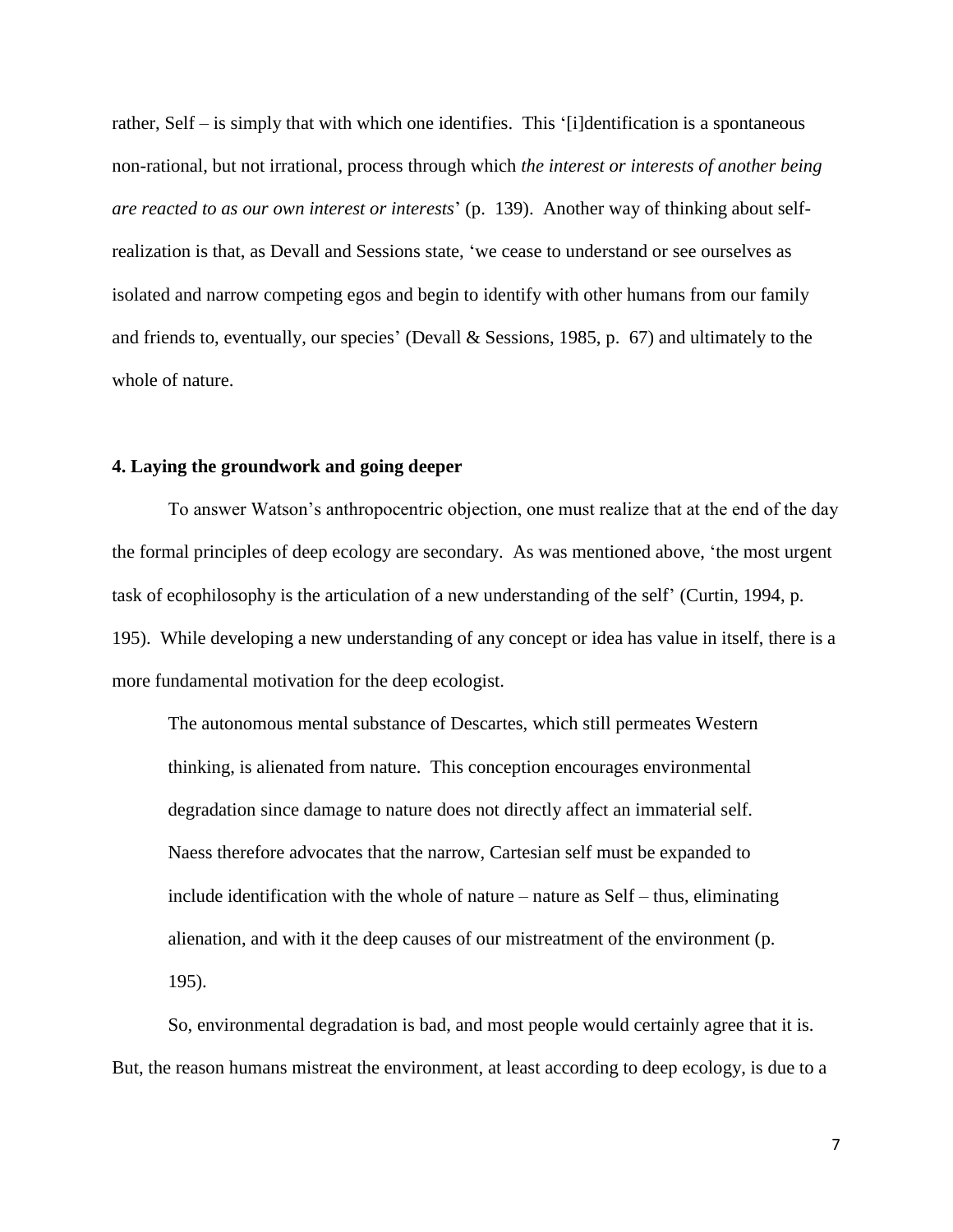misunderstood sense of self. Therefore, in order to 'fix' how one treats the environment, one must alter one's notion of the self. Roughly then, an expanded view of the self is required in order to solve environmental problems. Thought of this way, it appears that the deep ecologists are really just presupposing the conclusion in the premises – viz., that one should change one's view of one's 'self.' Moreover, it appears that the deep ecologists are claiming that from an 'anthropocentric' viewpoint, degradation of the environment is wrong. The only way one can stop environmental degradation is to have a more inclusive sense of self. Therefore, one should change one's view of the self, so that environmental degradation will stop. Further, it can be noted that the manner in which Naess explains the expanded view of self seems to have an, arguably, anthropocentric – or perhaps anthropomorphic – tone.

I think a better way of looking at the situation is as follows: The current idea of self – as an autonomous, self-interested ego – is flawed. Therefore, one should change one's notion of the self. As a result, one's relationship with nature will change. And, if the deep ecologist is correct, it will have a positive ecological impact. Here is the idea: one can take morality as primary, explanatorily at least. What I want to suggest is that ontology should be made primary. Thus, the contrast is does morality drive ontology – which is what I take to be Watson's interpretation of deep ecology – or does ontology drive morality – which is what I take to actually be the deep ecological position.

With that in mind, consider, again the 'self.' Walpola Rahula explains that 'Buddhism stands unique in the history of human thought in denying the existence of [a self].<sup>3</sup> According to the teachings of the Buddha, the idea of self is an imaginary false belief which has no

l

<sup>&</sup>lt;sup>3</sup> Rahula perhaps, unintentionally, overstates the situation. Famously, Hume denies the existence of such a self. I leave that to the side, as it is not essential for the purposes of my argument. No doubt, Buddhism has a distinctive conception of the self.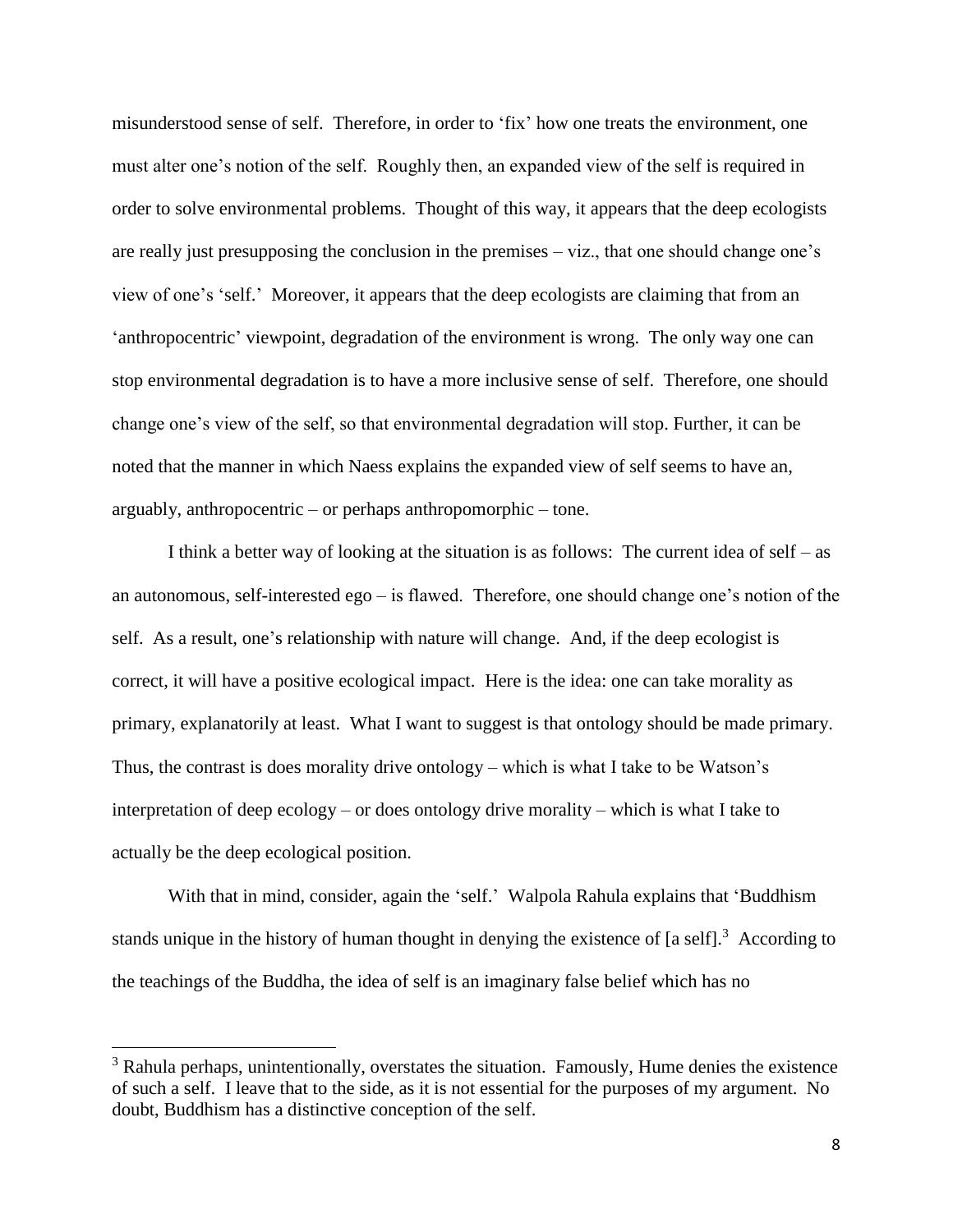corresponding reality' (Rahula, 1974, p. 51). From the Buddhist perspective, besides being false and imaginary – which I will return to below – there is a further reason for rejecting a permanent, autonomous ego. Such a conception of the self – call this the 'traditional understanding' – leads to suffering. The traditional understanding of the ego, Rahula explains, 'produces harmful thoughts of "me" and "mine," selfish desire, craving, attachment, hatred, ill-will, conceit, pride, egoism, and other defilements, impurities and problems' (p. 51).

Perhaps something less theoretical will make this point clearer. Consider the following scenario:

GROCERY STORE: You are standing in line at the grocery store. You are in the express lane and three people in front of you all have five more items than they are supposed to. Further, two people try to pay with checks, and the lane is cash only. They both get in huge arguments with the cashier and one ends up paying with pennies and the other just abandons their items – which takes time to clear. In the end it takes you twenty minutes to buy a half gallon of milk.

The whole time you are in line, you are getting more and more upset, your blood pressure is rising and you just want to yell at someone. Suppose you do yell at someone; that just makes you angrier. Thus, a quick trip to the grocery store has led to you getting upset and ruining your whole evening because you continue to brood over the incident.

Your ruined evening, the unpleasantness of your anger, et cetera are a result from the people in front of you wasting 'your' time. 'You' had 'important' things to do. Your wants and desires are so much more important than other people's lives. 'You' *hate* these people because 'they'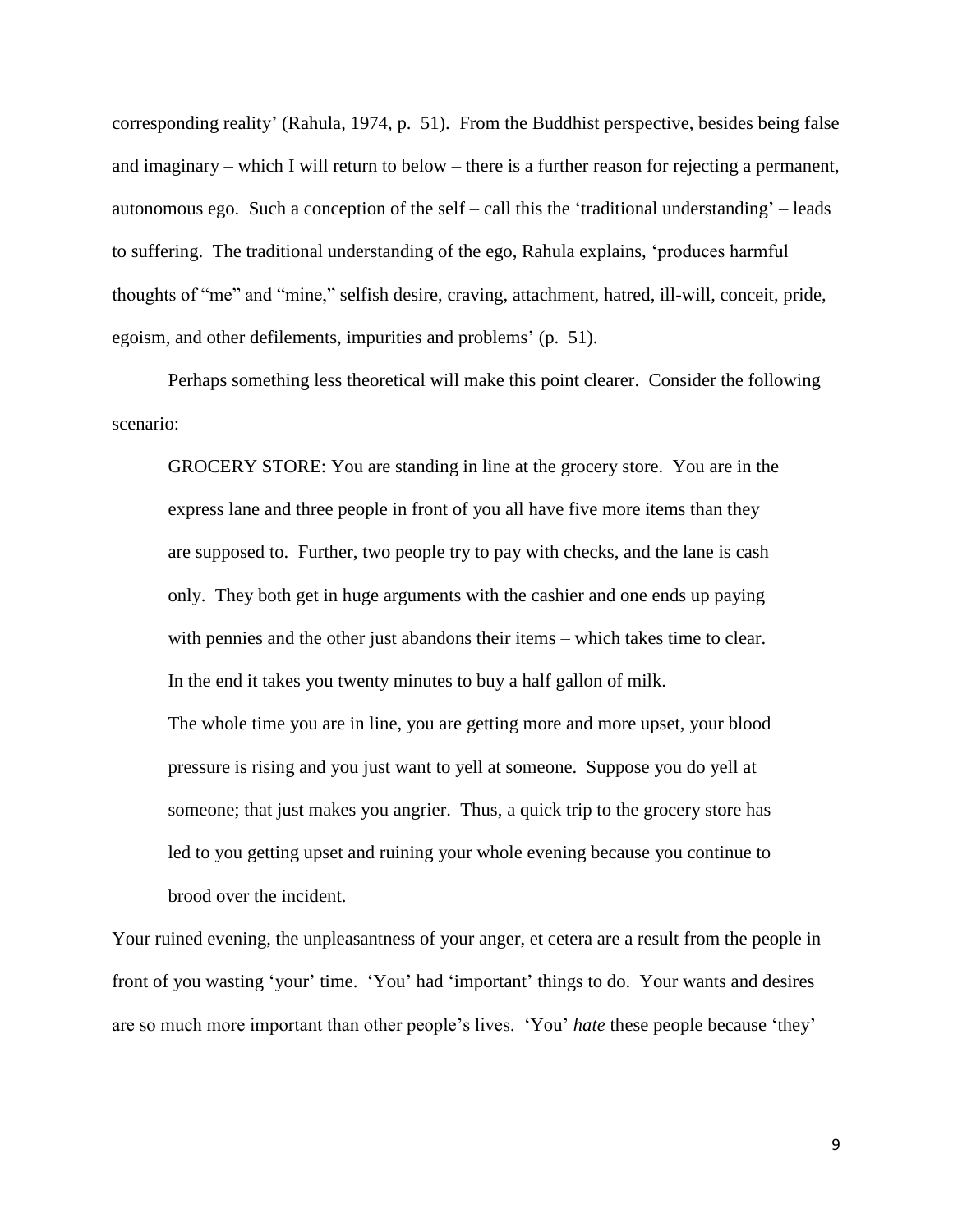have interfered with your television show, say. These negative results are actually the consequence of believing in the traditional notion of the self.

GROCERY STORE gets at the crux of the Buddhist position. Because there is a 'you' – i.e., a self – you crave things. Craving leads to suffering because you may not get those things you desire, or if you do get them, you are afraid you will lose them. In Buddhism, suffering is called *dukkha*. *Dukkha* is often translated as suffering, but it can better be translated as instability or unsettledness. Thus, dukkha follows directly from believing in an individual, and substantial, self.

Certainly, most everyone does believe in a self. It is a deeply rooted psychological belief, but that does not make it right. However, what we call the self has an essentially empty nature. Everything undergoes change: Dirt compresses into rock, wind and rain break down the rock and turn it into sand. The sand is taken up and turned into glass, say a bowl. The bowl is dropped and broken. The broken glass is recycled and turned into insulation. The insulation is put into a house. The house burns down, and the process just keeps going. The process of continual change has no real beginning and no real end. Nothing is lasting; everything is impermanent, including the self – at least according to the traditional teachings of Buddhism. People are born, grow and die. No one will deny that the molecules that make up 'my' body today are not the same as the molecules that made up my body when 'I' was three. Further, experiences today are just memories tomorrow. Impermanence is one aspect of what is called *sunyata* (emptiness) in Buddhism.

Another aspect of emptiness is that speaking of what something is only makes sense in relation to what it is not. A pencil with which I may write is only a pencil, at least in part, because it is not a pen or a crayon or a car. Further, emptiness can be seen in what makes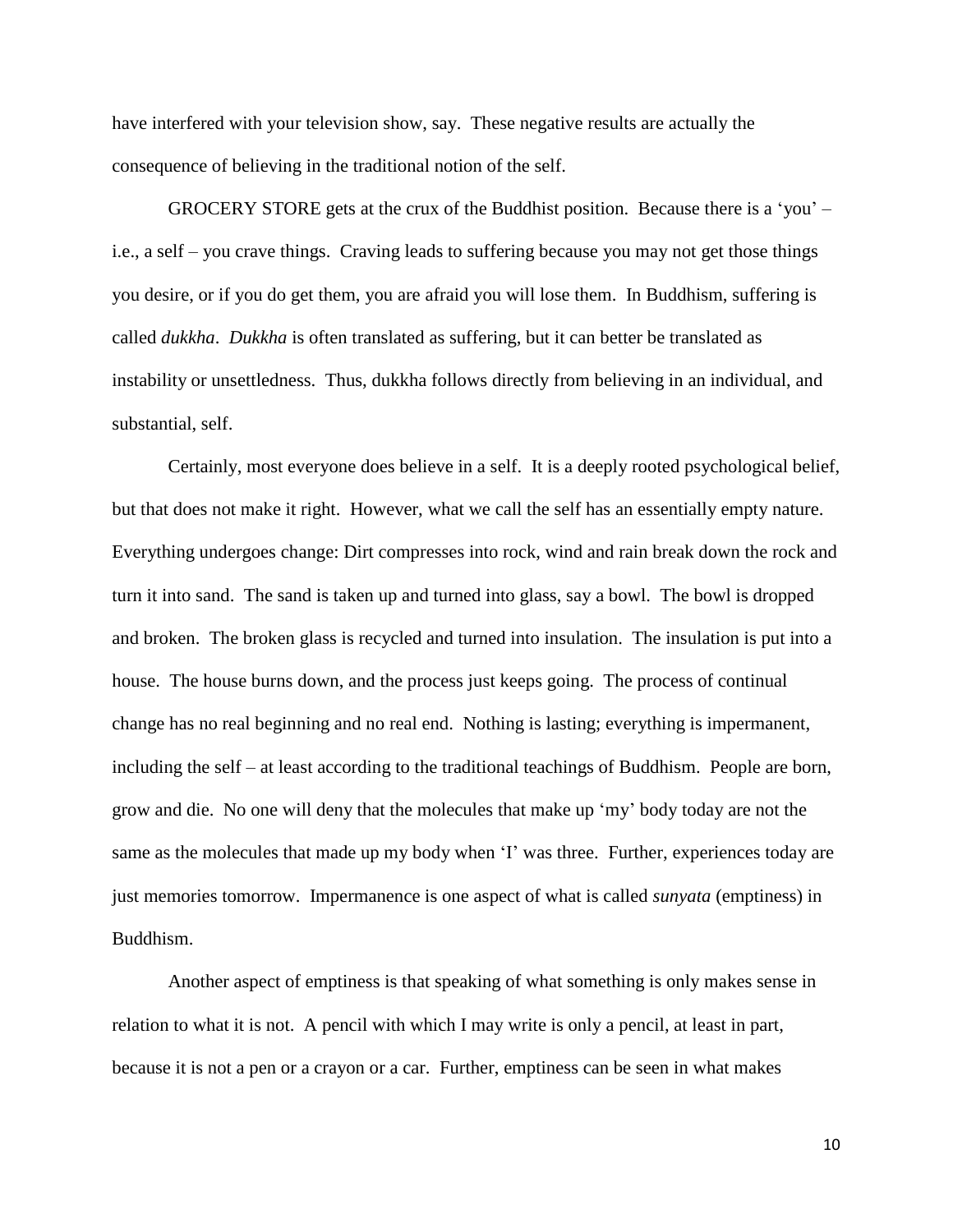something up. Consider, again, the pencil. The pencil is made of wood, which came from a mill. The mill got its wood from a logger, who chopped down a tree. The tree, in turn, came from a seed, which was nurtured by the sun and rain. Thus, a particular pencil reflects all the things that led to the pencil's coming to be. If any of the myriad things that led to the pencil's coming to be were lacking, that particular pencil would not exist. In Buddhism, because of these and other reasons it is said that the pencil is empty and lacks an essential self – it does not exist from its own side, it dependently and radically contingently exists.

It is the same for people. One is conceived at a specific time. One eats particular food, has particular experiences, mental states, et cetera. All of these things make up what one is. There is no thing that is one of these or separate from these that can rightly be understood as the individual self or ego. Curtin maintains that what has just been said is exactly a point to which Zen master Dogen continually returns. 'Dogen makes a Humean point: careful examination does not reveal a "singular," Cartesian self, but "innumerable beings" present to multiple spheres in which beings exist in relation to other beings' (Curtin, 1994, p. 200).

Again, the conclusion that Buddhism draws from these considerations is that one is mistaken when one postulates a unique, individual, autonomous ego. Now, there is a real reason for the deep ecologist to articulate a new understanding of the self, which is non-questionbegging – viz., that the traditional notion of 'self' is flawed.

Using more technical jargon, consider the notion of *paticca samuppada*, dependent coorigination. Dependent co-origination is simply the idea that one cannot isolate a separate self. All phenomena are dependent on other phenomena for their coming into existence and their ceasing to exist. Importantly though, for Buddhism, and I would say deep ecology, all that has been said, thus far, has to be realized in practice. One must see that all phenomena, including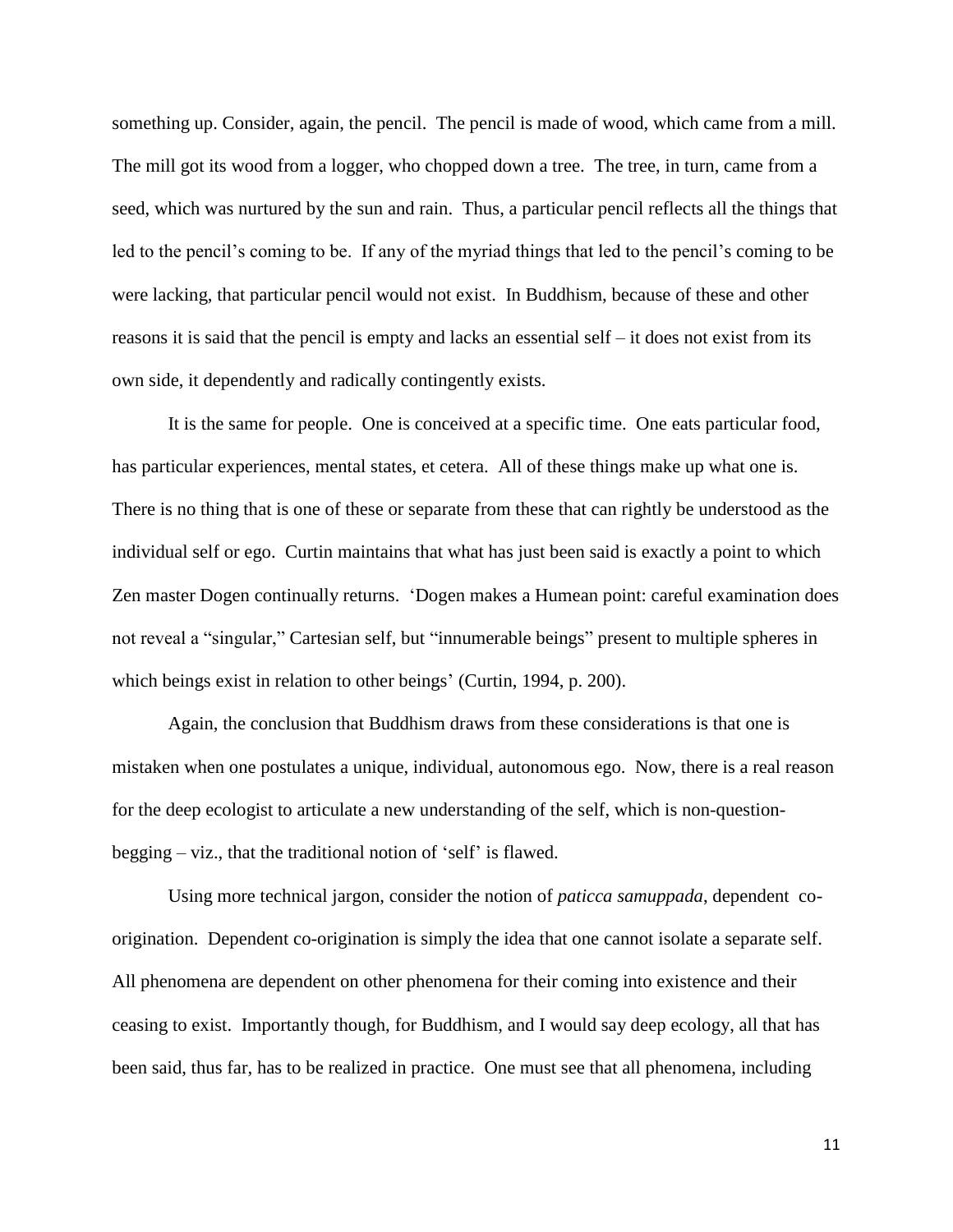one's self, is impermanent (*anicca*). One must realize that all things are empty of essential self (*anatta)*. One must realize that by not having understood *anatta* and *anicca*, one is in fact suffering (*dukkha*) – or is subject to a life of dissatisfaction and dis-ease.

One must always keep in mind that, for Buddhism and deep ecology, when it comes down to it, experience is what ultimately matters. For now, though, I will continue with theory. Curtin emphasizes the relational notion of self in Dogen, which can be instructive for the overall project and its relevance to deep ecology. Dogen goes beyond Naess' expanding circles of identification. 'Dogen challenges us to take [the] final step toward nondualism. For Dogen, the self goes out to realize with what he calls "the myriad things". But the myriad things *also come forth to realize us*' (Curtin, 1996, p. 245). Curtin calls the interaction between the self and the myriad things co-realization with all things. The idea of the myriad things coming forth to realize us is simply an extension of dependent co-origination.

Through co-realization, or so the thought goes, not only is the self nondualistic, but it is also nonmonistic. All phenomena are empty of essential self and impermanent, and interdependent, hence nondual. There is no sharp distinction between this and that. However, the fact that there are various phenomena – for example 'me' holding a pencil – is a given. Thus, reality is not totally monistic. Consider that a top's spinning and a top's standing on its tip are co-realized. They are entirely dependent, and one cannot exist without the other – the top spinning, just is the top standing on its tip, and vice versa. At the same time, they are in some sense distinct states of affairs.<sup>4</sup> It is not the case that everything is one whole; it is simply that

 $\overline{a}$ 

 $4$  My thanks to Mylan Engel for this helpful analogy of the top. However, he offered it as a counterexample to the point I am trying to make, but I think it actually illustrates it nicely.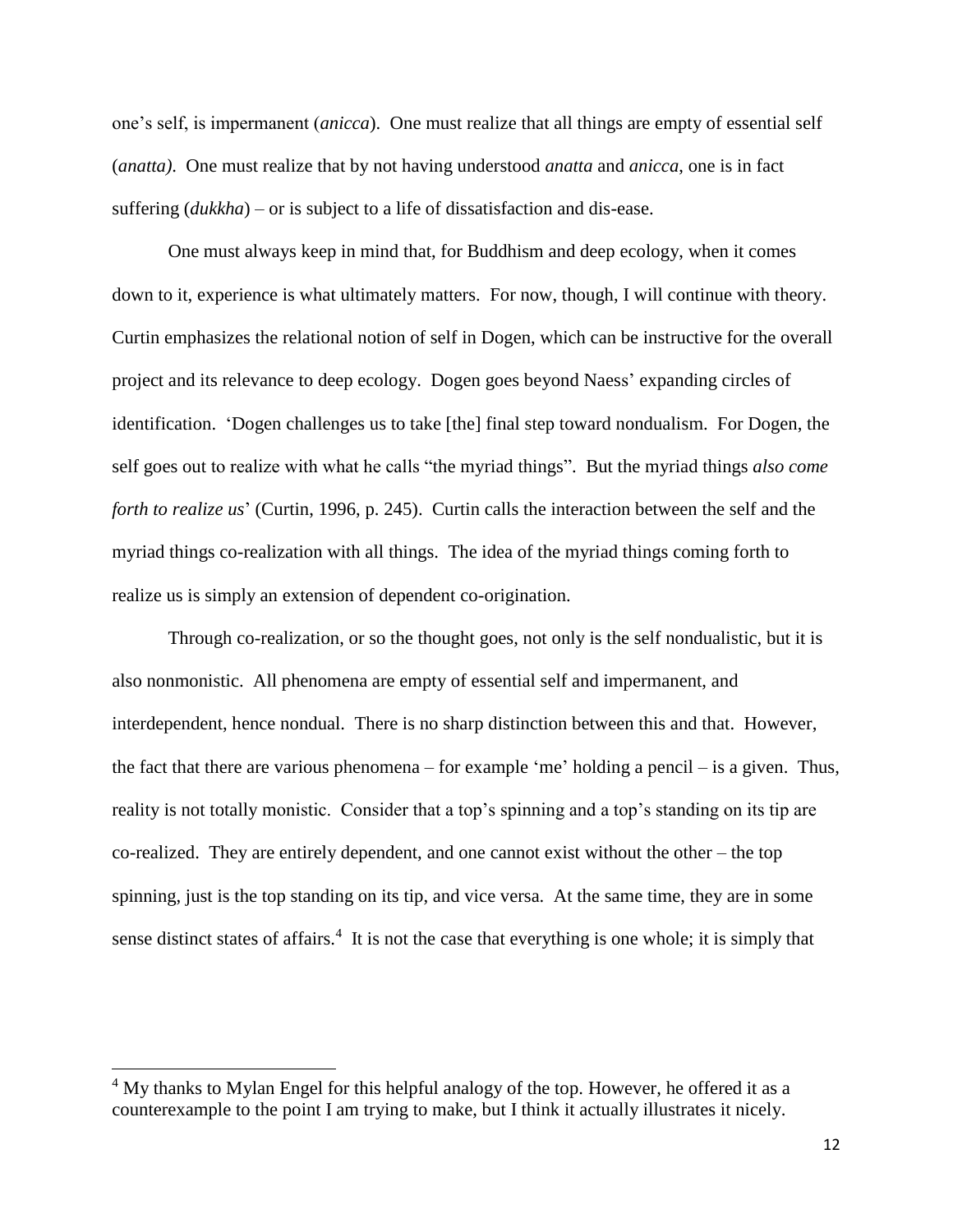everything is related and there is no clear distinction between phenomena. His Holiness the Dalai Lama explains that

[b]ecause phenomena possess the characteristics of existing and occurring and are dependent on other factors – causes, conditions, and so forth – they are, therefore devoid of an independent nature. Consequently, they have the nature of being dependent. The very fact that they have this nature of dependence – being dependent on other factors – is an indication that they lack an independent status … Therefore, an understanding of emptiness does not contradict the conventional reality of phenomena (Gyatso, 1995, p. 45).

What the Dalai Lama is underscoring is an extremely important point and returns to the idea of 'natural' and 'human nature.' Phenomenal reality, as one normally thinks about it, is not denied. A tree is still a tree; a pencil is still a pencil. The natural sciences can, and should, continue as they have. The point of an 'empty self' is an ontological one and quasi-ethical.<sup>5</sup> If one's actions come from a deluded sense of a permanent self, it can be said that one is not acting naturally – or, perhaps, authentically.

The relational aspect of phenomena is the basis on which all phenomena derive value.<sup>6</sup> Two things should be said here. First, value here is not moral value, per se – though it is not not moral value. The intrinsic or inherent value of all phenomena is ontological – for lack of a better term. All phenomena are valuable simply by being; this is taken as axiomatic for deep ecology. Further, since all phenomena are interdependent, value is also interdependent.

 $\overline{\phantom{a}}$ 

 $5$  To be clear it is ethical but in a broader way than is sometimes typical—incorporating normative, deontic, axiological and ontological aspects. Certainly, a discussion of value can be instructive and interesting, but at this point is not directly relevant to my overall thesis.  $6$  'Derive' may not be exactly the right term, though I cannot think of a better one.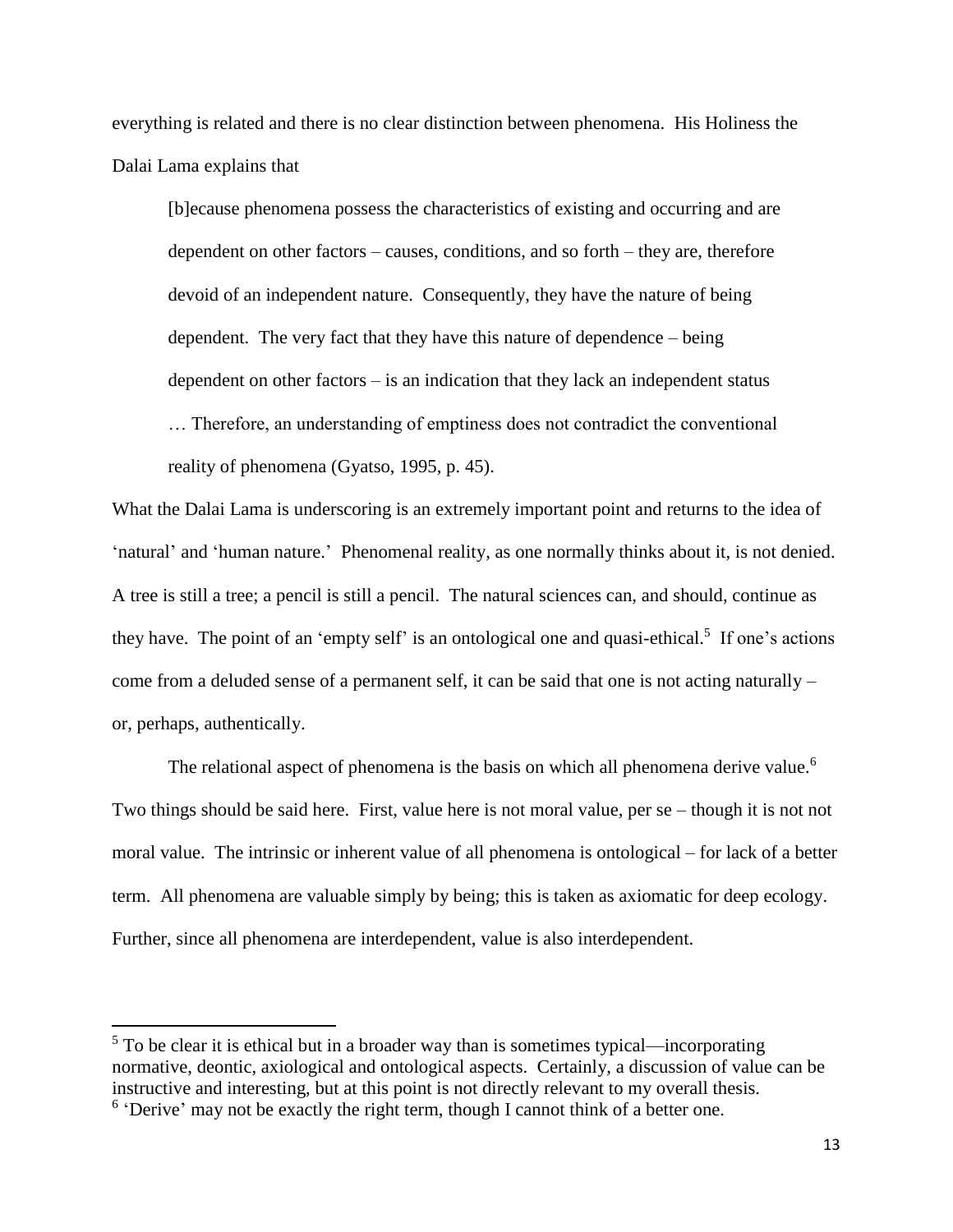Second, it is not the case that value is made or created, or is, in some sense, distinguishable from being. The ontological value of being simply *is*. To speak of value, independent of being is a nominal distinction, but that is not to say there is no value. Value is part of being, or rather, being is value and value is being.

It may be objected that the way I am interpreting value is extremely vague and 'continental' – in a derogatory sense. However, that is not my intention. My discussion of value can be seen as a natural outcome of the relational, and interdependent, notion of self. If one wishes to speak of value at all and claim that human beings have inherent value, then due to the interdependence of all phenomena all phenomena must have inherent value based on the relational aspect of being.

The implications of what has been said is that talk of normative duties, rights and so forth can be laid aside. Since human nature is not privileged – indeed human nature is not even distinct from Nature – it cannot be said that deep ecology is anthropocentric. Deep ecology puts no restrictions or prescriptions on human action; hence, it is non-anthropocentric in precisely Watson's sense. However, what has been explained thus far is just theory. There is a practice side as well. Interdependence, impermanence, et cetera must be realized. Further, it must, and can only be, realized in relation with and to the environment – with and to all phenomena – i.e., co-realized.

Chokyi Nyima Rinpoche explains that '[a]t first we must gain the intellectual understanding … To begin to do this, we need the two kinds of knowledge gained from learning and reflection. After obtaining that, we can directly experience [co-realization]' (Nyima, 1996, p. 59). However, one might wonder how what has been said relates to an environmental *ethic*.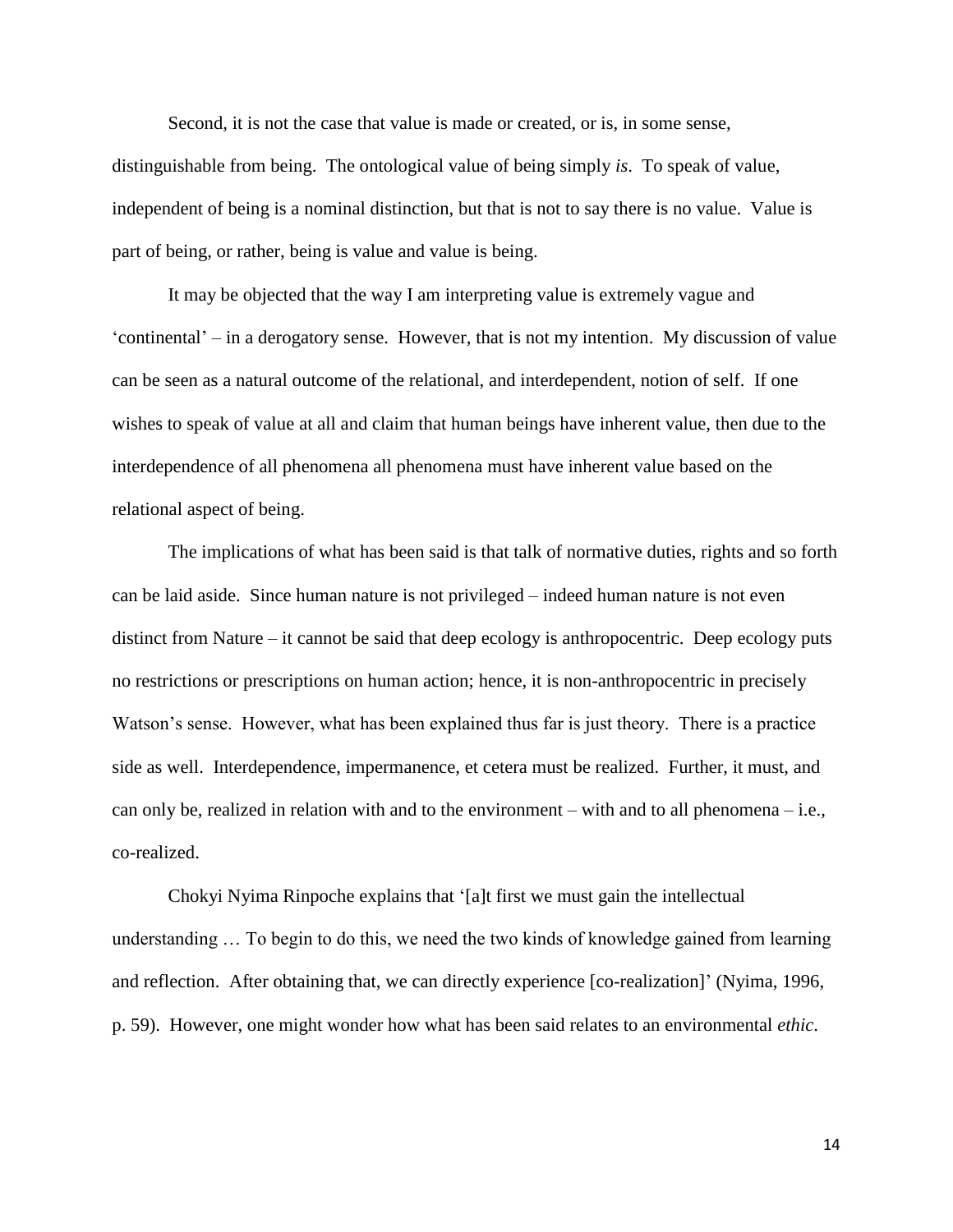Ideally, one would be, for lack of a better term, 'enlightened' and act 'appropriately.'<sup>7</sup> Yet, not everyone is enlightened. Therefore, ethics is necessary in a pragmatic sense. Environmental ethics – by that I mean pre- and proscriptions, duties, obligation and so forth to, or regarding the environment – would be an aspect of what Tibetan Buddhism calls *lo-jong*. *Lo-jong* '[m]eans mind training, or thought transformation. These practices … are so called because they aim at nothing short of bringing about a radical transformation in our thinking, and through it, our way of life' (Gyatso, 1995, p. 59).

Before concluding, there are a couple of points I would like to make. First, it may be objected that I have gone beyond deep ecology and have misrepresented the position. However, I do not believe I have done so. Devall and Sessions are quite clear that one is 'encouraged to elaborate [one's] own version of deep ecology, clarify key concepts' (Devall & Sessions, 1985. p. 70). All I have done is to clarify the key concepts – the notion of the self in particular. Further, Naess states that 'I call my philosophy "Ecosophy T," using the character *T* to emphasize that other people in the movement would, if motivated to formulate their world view and general value priorities, arrive at different ecosophies' (Naess, 1998, p. 137).

#### **5. Conclusion**

 $\overline{\phantom{a}}$ 

Watson objects to deep ecology on the grounds that it is inconsistent. Watson believes it is inconsistent because, while claiming to be non-anthropocentric, deep ecology 'interferes' with

 $<sup>7</sup>$  Here, one needs to be careful with moral sounding language; as an 'enlightened' being one</sup> would simply act, and those actions would be neither good nor bad, they would simply be. Yet, in some sense they would be 'the right action,' since the action would come from the true nature of being, co-realized in/with the world, and not skewed by a deluded sense of self.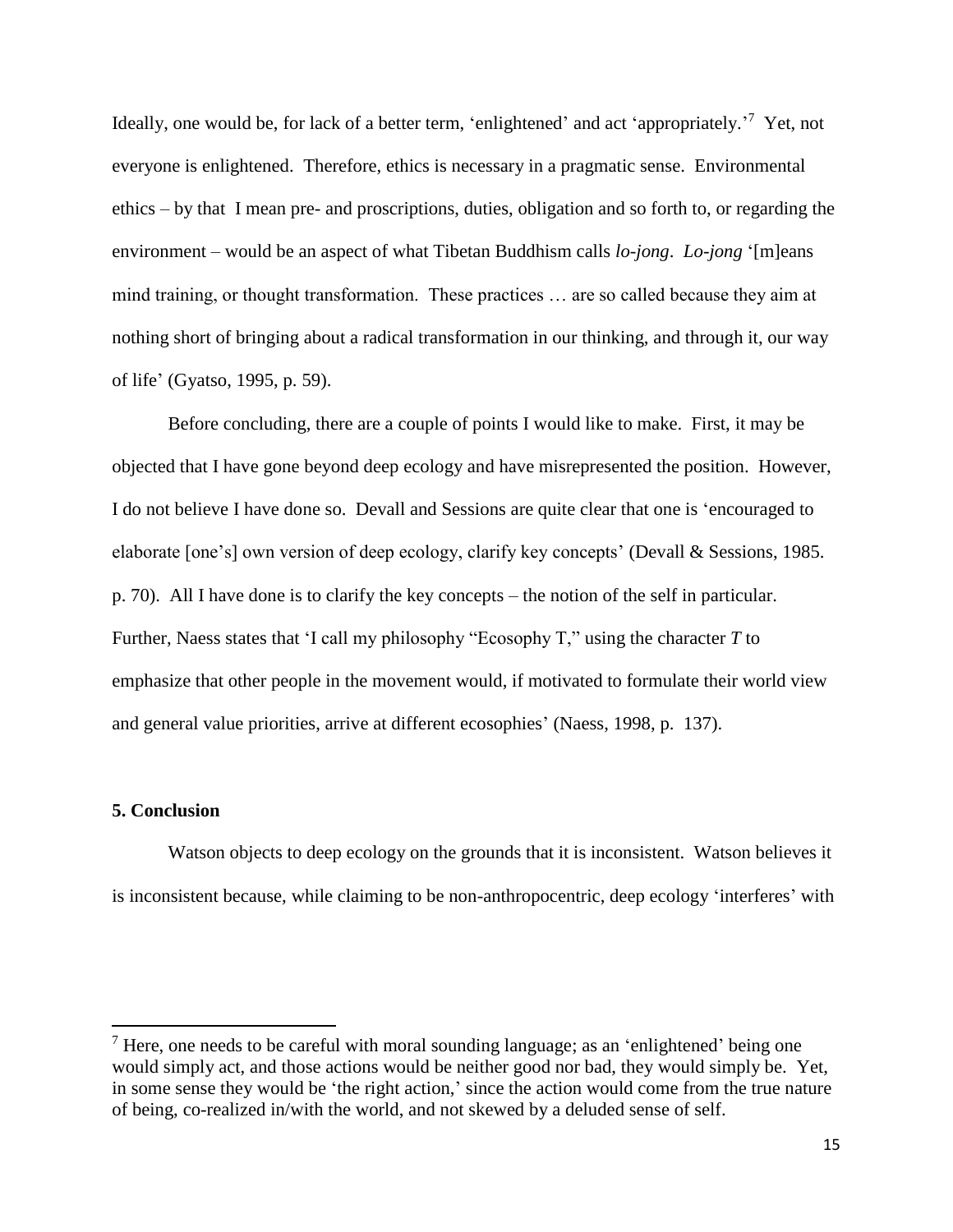human nature. By interfering with human nature, the deep ecologist is setting human nature apart and is, thereby, anthropocentric.

Drawing on Buddhism, it has been shown that the 'Cartesian self' is a flawed conception, or at least not the notion of self that the deep ecologist holds. The deep ecologist claims that the Cartesian self is flawed, and a new understanding should be adopted. As a result of the new view of self, one's conception of human nature is also changed. Human nature, for the deep ecologist, is not posed against nature – as Watson claims – but instead is interrelated with nature and cannot be pulled apart from nature.

When one, through experience, realizes the interdependence of phenomena, one will act in an 'ethically appropriate,' or even an 'ethically exemplary,' manner toward nature. It is not that human's 'natural' tendencies are curbed because of prudence; abuse of the environment will cease when one realizes the fundamental interdependence of all things.

Finally, in regards to formal principles and definite actions one should take, these are mind-training devices. Normative duties and so forth help one to realize the expanded view of self and are part of the co-realization process. Further, until one has come to an 'enlightened' view of nature, one in a sense imitates the actions of those who have truly realized the expanded view of self. Because the formal principles are mind trainings, the principles of deep ecology are not anthropocentric either. They do not set human nature apart, but rather serve a heuristic purpose; they are used to bring one to an expanded view of self.

In conclusion, Watson's objection to deep ecology is unsound. Deep ecology is not anthropocentric, or need not be anthropocentric. At worst, one might claim that the deep ecologists have not been clear. Since a fuller understanding of the self, from a deep ecological perspective, highlights the fact that there is no distinction between human nature and Nature,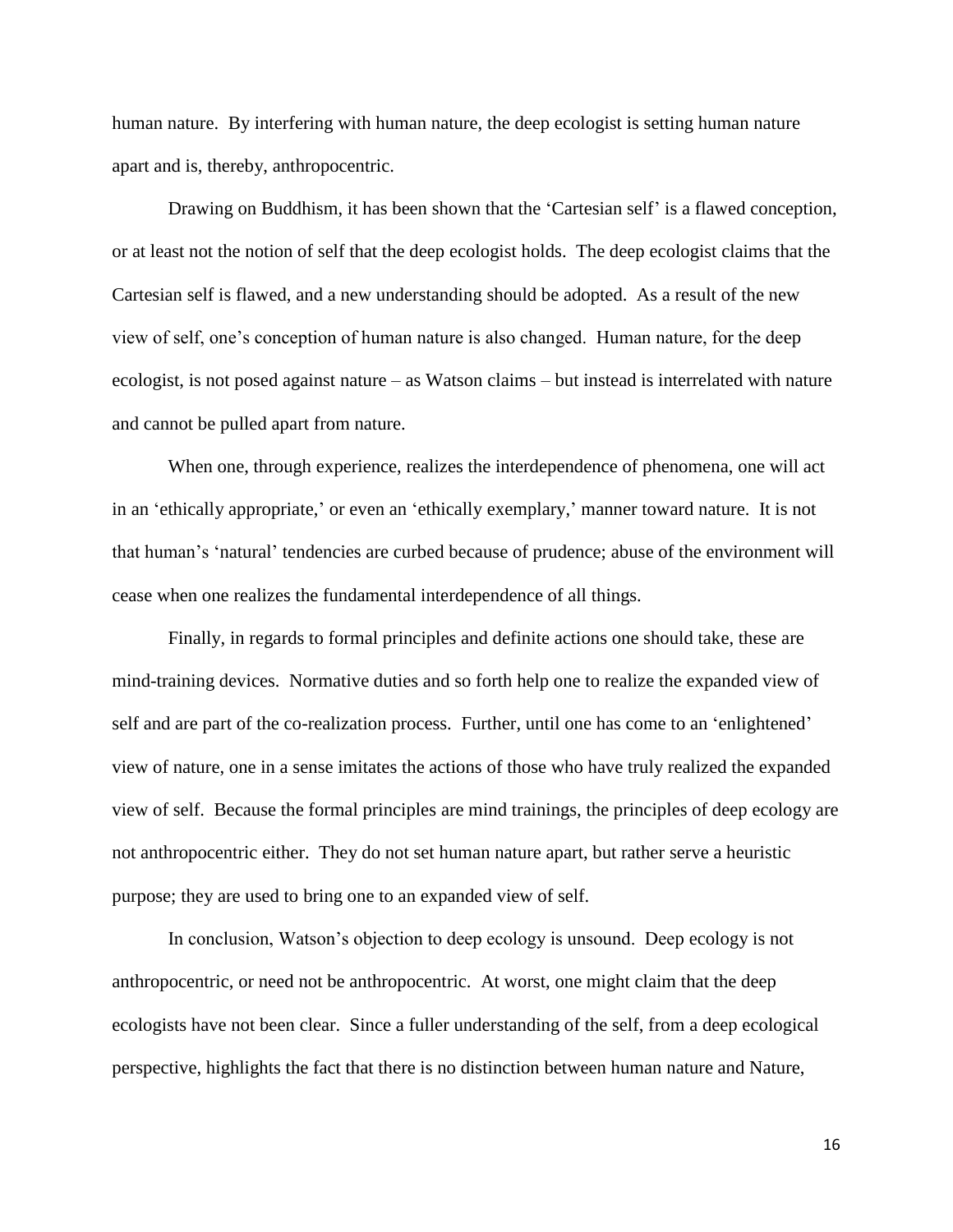deep ecology is not inconsistent in claiming to be non-anthropocentric. Thus, deep ecology does not have to be abandoned, as Watson claims.

# **References**

Curtin, D. (1994). Dogen, deep ecology, and the ecological Self. *Environmental Ethics* 16(2), 194-213.

Curtin, D. (1996). A state of mind like water: Ecosophy T and the Buddhist traditions.' *Inquiry*  39(2), 239-253.

Devall, B., & Sessions, G. (1985). *Deep ecology: Living as if nature mattered*. Salt Lake City, UT: Gibbs Smith, Publisher.

Gyatso, T. (1995). *The world of Tibetan Buddhism*. Boston: Wisdom Publications.

Naess, A. (1998). Ecosophy T: Deep versus shallow ecology.' In L. P. Pojman (Ed.) *Environmental ethics: Readings in theory and practice, second edition* (pp. 222-231). Belmont, CA: Wadsworth Publishing Co.

Nyima, C. (1996). *Indisputable truth: The four seals that mark the teachings of the awakened ones*. Boudhanath, Nepal: Rangjung Yeshe Publications.

Rahula, W. (1974). *What the Buddha taught, revised edition*. New York: Grove Press.